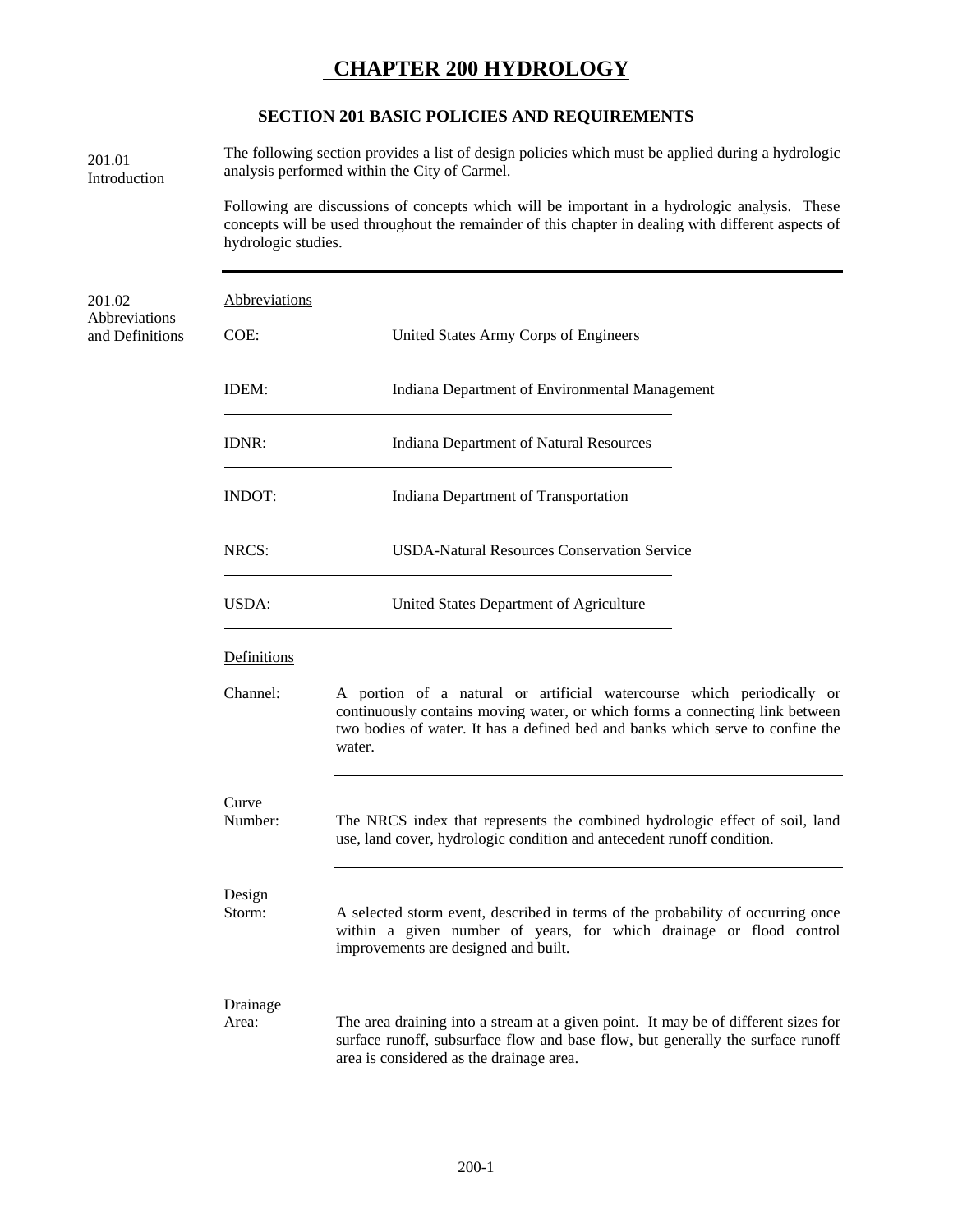| Duration:                        | The time period of a rainfall event.                                                                                                                                                                                                                                                                     |
|----------------------------------|----------------------------------------------------------------------------------------------------------------------------------------------------------------------------------------------------------------------------------------------------------------------------------------------------------|
| Hydrograph:                      | For a given point on a stream, drainage basin, or a lake, a graph showing either<br>the discharge, stage (depth), velocity, or volume of water with respect to time.                                                                                                                                     |
| Inlet:                           | An opening into a storm drain system for the entrance of surface storm water<br>runoff, more completely described as a storm drain inlet.                                                                                                                                                                |
| Major Drainage<br>System:        | Drainage system carrying runoff from an area of one or more square miles.                                                                                                                                                                                                                                |
| <b>Minor Drainage</b><br>System: | Drainage system carrying runoff from an area of less than one square mile.                                                                                                                                                                                                                               |
| Rainfall<br>Intensity:           | The rate at which rain is falling at any given instant, usually expressed in inches<br>per hour.                                                                                                                                                                                                         |
| Runoff:                          | That portion of precipitation that flows from a drainage area on the land surface,<br>in open channels, or in stormwater conveyance systems.                                                                                                                                                             |
| Storm<br>Frequency:              | The time interval between major storms of predetermined intensity and volumes<br>of runoff (e.g. a $5$ -yr., 10-yr., or 20-yr. storm).                                                                                                                                                                   |
| Storm<br>Sewer:                  | A closed conduit for conveying collected storm water, while excluding sewage<br>and industrial wastes. Also called a storm drain.                                                                                                                                                                        |
| Swale:                           | An elongated depression in the land surface that is at least seasonally wet, is<br>usually heavily vegetated, and is normally without flowing water. Swales<br>conduct stormwater into primary drainage channels and may provide some<br>groundwater recharge.                                           |
| Time of<br>Concentration:        | The travel time of a particle of water from the most hydraulically remote point<br>in the contributing area to the point under study. This can be considered the sum<br>of an overland flow time and times of travel in street gutters, storm sewers,<br>drainage channels, and all other drainage ways. |
| Watershed:                       | The region drained by or contributing water to a specific point that could be<br>along a stream, lake or other stormwater facilities. Watersheds are often broken<br>down into subareas for the purpose of hydrologic modeling.                                                                          |
| Symbol Table:                    | To provide consistency within this chapter as well as throughout this manual the<br>following symbols will be used. These symbols were selected because of their                                                                                                                                         |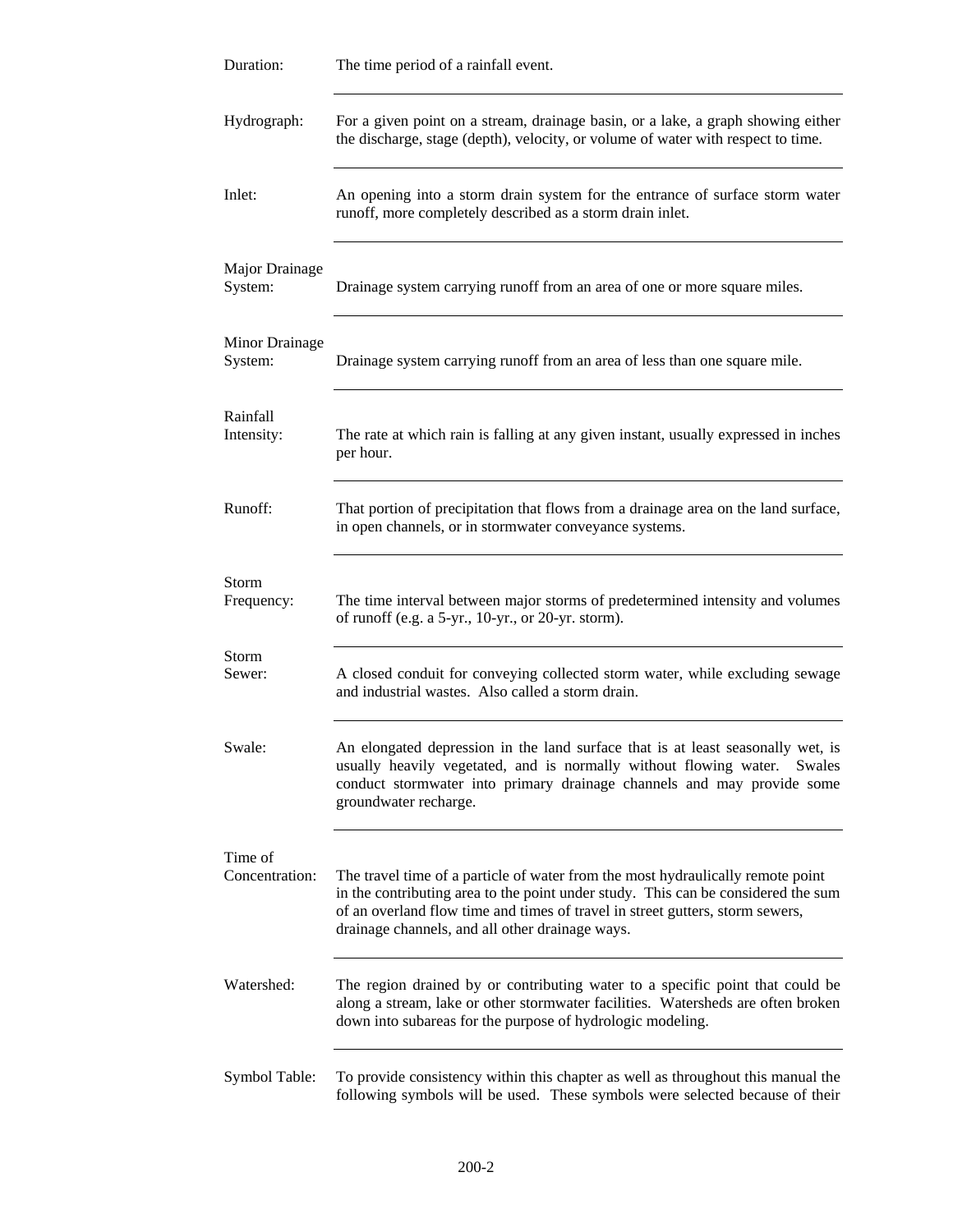wide use in hydrologic publications. In some cases the same symbol is used in existing publications for more than one definition. Where this occurs in this chapter, the symbol will be defined where it occurs in the text or equations.

| Definition                    | Units |
|-------------------------------|-------|
| Drainage Area                 | acres |
| <b>Runoff Coefficient</b>     |       |
| NRCS-runoff curve number      |       |
| Duration                      | hours |
| Rainfall intensity            | in/hr |
| Manning roughness coefficient |       |
| Rate of runoff                | cfs   |
| Peak rate of discharge        | cfs   |
| Time of concentration         | min   |
| Velocity                      | ft/s  |
|                               |       |

Hydrologic Methods

201.03 Runoff rates shall be computed for the area of the parcel under development plus the area of the watershed flowing into the parcel under development. The rate of runoff which is generated as the result of a given rainfall intensity may be calculated as follows:

#### **A. Development Sites Less than or Equal to 5 Acres in Size, With a Contributing Drainage Area Less than or Equal to 50 Acres and No Depressional Storage**

The Rational Method may be used. A computer model, such as TR-55 (NRCS), TR-20 (NRCS), HEC-HMS (COE), and HEC-1 (COE), that can generate hydrographs based on the NRCS TR-55 time of concentration and curve number calculation methodologies may also be used along with a 24-hour duration NRCS Type 2 storm. Note that for the purpose of determining the postdeveloped conditions curve numbers, due to significant disturbance to the upper soil layers during the construction activities, the initially determined hydrologic soil group for disturbed areas should be changed to the next less infiltrating capacity category (i.e., A to B, B to C, and C to D). In the Rational Method, the peak rate of runoff, Q, in cubic feet per second (cfs) is computed as:

#### $Q = CIA$

Where:  $C =$  Runoff coefficient, representing the characteristics of the drainage area and defined as the ratio of runoff to rainfall.

 $I =$  Average intensity of rainfall in inches per hour for a duration equal to the time of concentration  $(t_c)$  for a selected rainfall frequency.

 $A =$ Tributary drainage area in acres.

 Values for the runoff coefficient "C" are provided in Table 201-1, which shows values for different types of surfaces and local soil characteristics. The composite "C" value used for a given drainage area with various surface types shall be the weighted average value for the total area calculated from a breakdown of individual areas having different surface types.

Rainfall intensity shall be determined from the rainfall frequency data shown in Table 201-2.

In general, the time of concentration  $(t_c)$  methodology to be used for all stormwater management projects within the City of Carmel shall be as outlined in the U.S. Department of Agriculture (USDA) - NRCS TR-55 Manual. In urban or developed areas, the methodology to be used shall be the sum of the inlet time and flow time in the stormwater facility from the most remote part of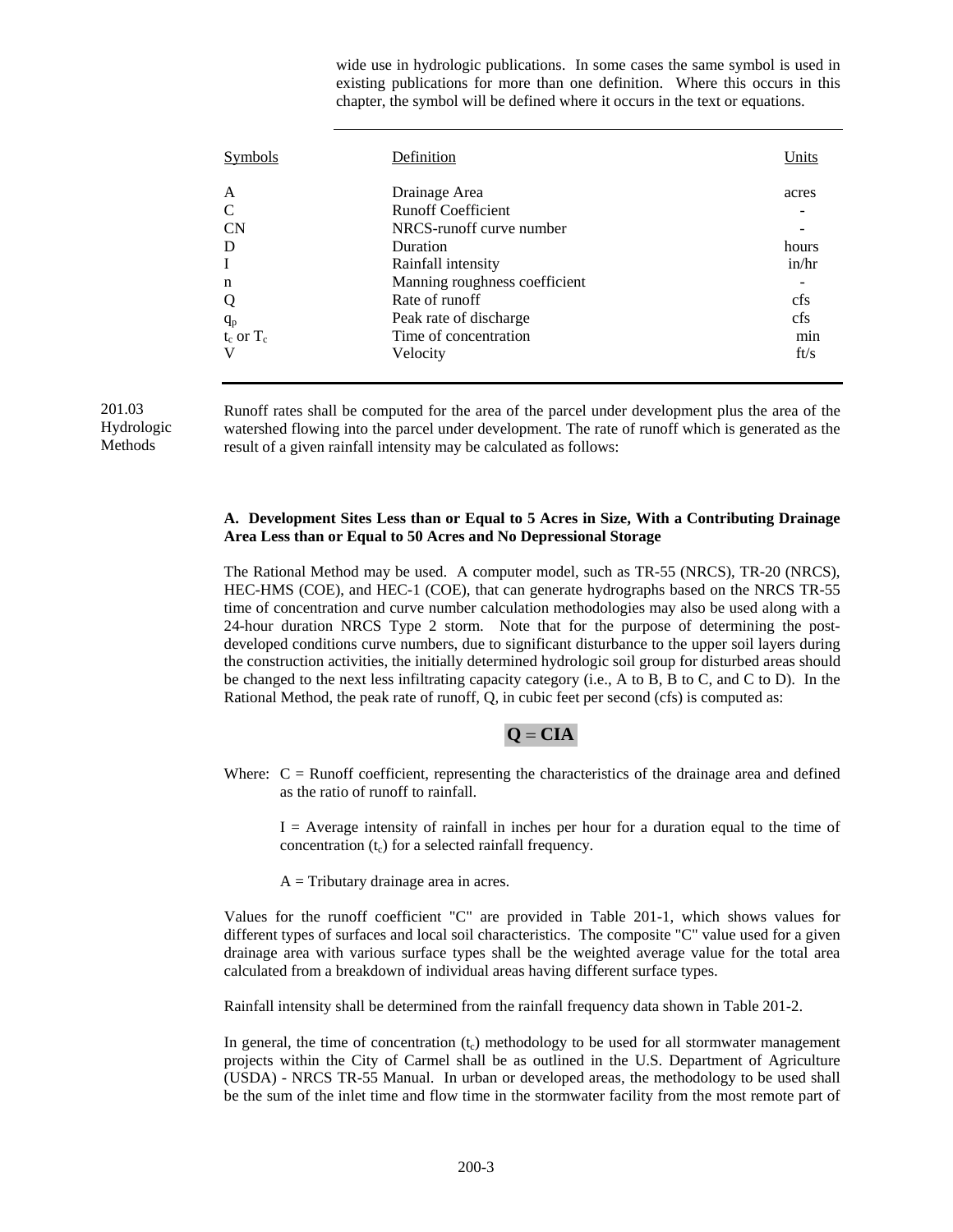the drainage area to the point under consideration. The flow time in the storm sewers may be estimated by the distance in feet divided by velocity of flow in feet per second. The velocity shall be determined by the Manning's Equation (see Chapter 300). Inlet time is the combined time required for the runoff to reach the inlet of the storm sewer. It includes overland flow time and flow time through established surface drainage channels such as swales, ditches, and sheet flow across such areas as lawns, fields, and other graded surfaces.

#### **B. Development Sites Greater Than 5 Acres in Size or Contributing Drainage Area Greater than 50 Acres or With Significant Depressional Storage**

The runoff rate for these development sites and contributing drainage areas shall be determined by a computer model that can generate hydrographs based on the NRCS TR-55 time of concentration and curve number calculation methodologies and the 24-hour NRCS Type 2 Rainfall Distribution. Note that for the purpose of determining the post-developed conditions curve numbers, due to significant disturbance to the upper soil layers during the construction activities, the initially determined hydrologic soil group for disturbed areas should be changed to the next less infiltrating capacity category (i.e., A to B, B to C, and C to D). 24-hour Rainfall depth for various frequencies shall be taken from Table 201-3. The NRCS Type 2 distribution ordinates are found in Table 201-4. Examples of computer models that can generate such hydrographs include TR-55 (NRCS), TR-20 (NRCS), HEC-HMS (COE), and HEC-1 (COE). These programs may be downloaded free of charge from the associated agencies' web sites. The computer models ICPR and Pond Pack may also be used. However, the latter computer software are proprietary. If interconnected ponds are utilized, the use of ICPR or Pond Pack may be required to appropriately model the more complex hydrologic and hydraulic relationships associated with such system. Other models may be acceptable and should be accepted by the City of Carmel prior to their utilization.

#### **C. Development Sites with Drainage Areas Greater than or Equal to One Square Mile**

For the design of any major drainage system, as defined in Section 201.01, the discharge must be obtained from, or be accepted by, the IDNR. Other portions of the site must use the discharge methodology in the applicable section of this Chapter.

201.04 Design Storm Frequencies

The design storm frequency is the basis for all runoff computations and stormwater facility designs. All stormwater facilities, whether private or public, and whether constructed on private or public property, shall conform to the design standards and other requirements contained herein.

Stormwater facilities functioning as a major drainage system as defined in Section 201.01 must also meet IDNR design standards in addition to the City of Carmel's standards. In case of discrepancy, the most restrictive requirements shall apply.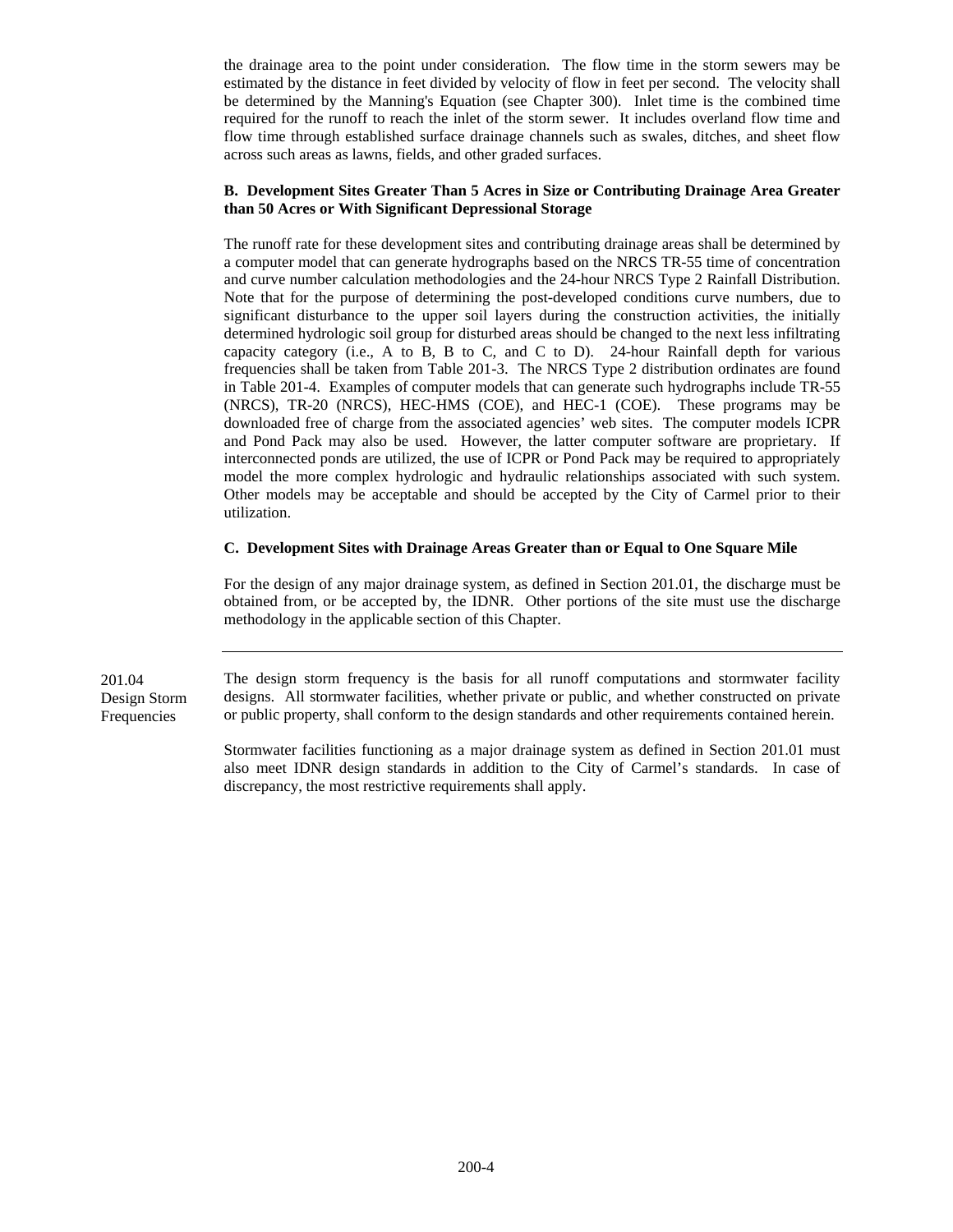# TYPE OF SURFACE RUNOFF COEFFICIENT  $^{\circ}$

#### Non-Urban Areas

| Bare earth                      | 0.55 |
|---------------------------------|------|
| Steep grassed areas (slope 2:1) | 0.60 |
| Turf meadows                    | 0.25 |
| Forested areas                  | 0.20 |
| Cultivated fields               | 0.30 |

### Urban Areas

| All watertight roof surfaces         | 0.90 |
|--------------------------------------|------|
| Pavement                             | 0.85 |
| Gravel                               | 0.85 |
| Impervious soils (heavy)             | 0.55 |
| Impervious soils (with turf)         | 0.45 |
| Slightly pervious soil               | 0.25 |
| Slightly pervious soil (with turf)   | 0.20 |
| Moderately pervious soil             | 0.15 |
| Moderately pervious soil (with turf) | 0.10 |
| Business, Commercial & Industrial    | 0.85 |
| Apartments & Townhouses              | 0.70 |
| Schools & Churches                   | 0.55 |
| Single Family Lots $< 10,000$ SF     | 0.45 |
| $\text{Lots} < 12,000 \text{ SF}$    | 0.45 |
| Lots $<$ 17,000 SF                   | 0.40 |
| Lots $> 1/2$ acre                    | 0.35 |
| Park, Cemetery or Unimproved Area    | 0.30 |
|                                      |      |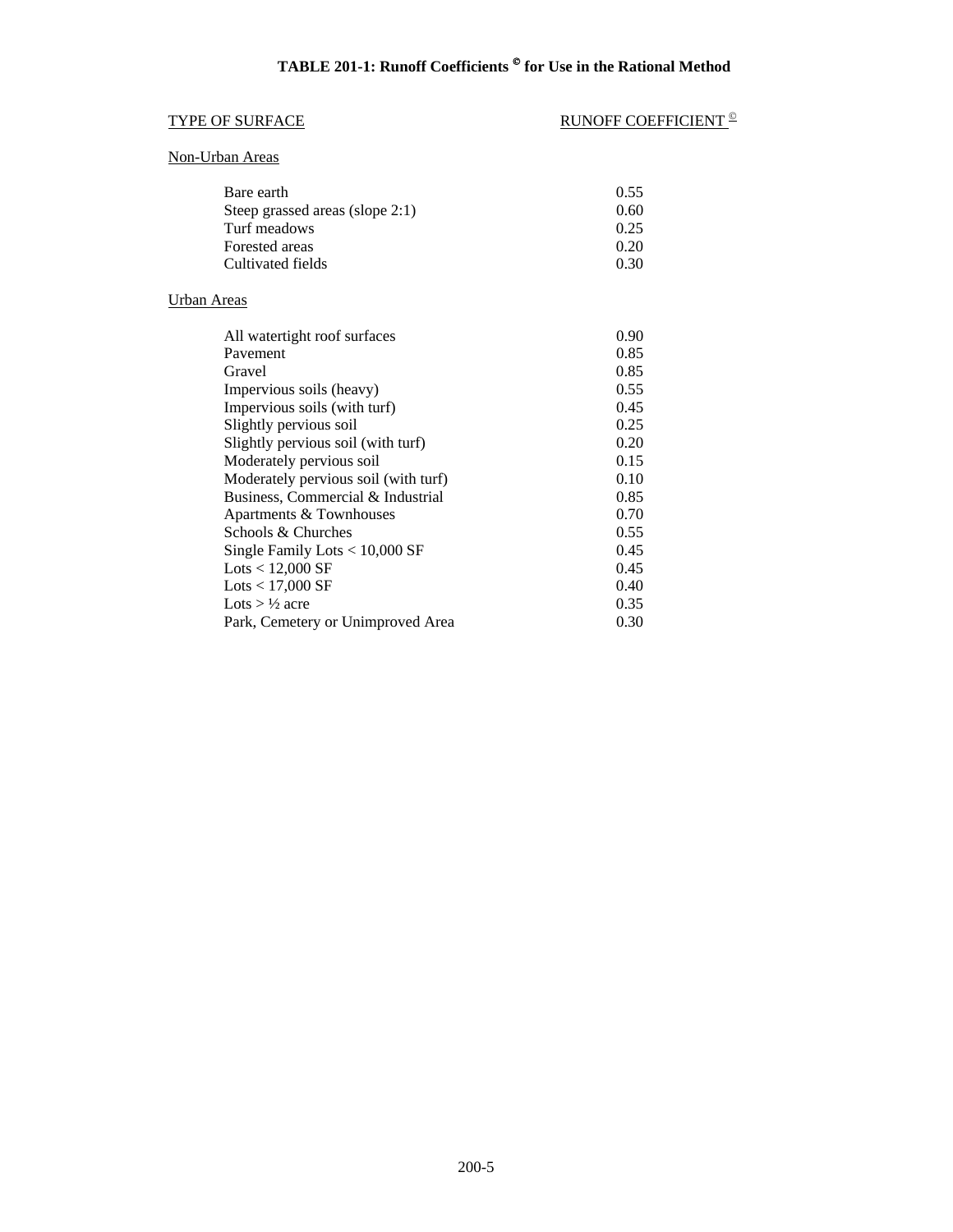| Rainfall Intensity (Inches/Hour) |                       |      |          |          |      |      |
|----------------------------------|-----------------------|------|----------|----------|------|------|
| Duration                         | Return Period (Years) |      |          |          |      |      |
|                                  | $\overline{2}$        | 5    | 10       | 25       | 50   | 100  |
| 5 Min.                           | 4.63                  | 5.43 | 6.12     | 7.17     | 8.09 | 9.12 |
| 10 Min.                          | 3.95                  | 4.63 | 5.22     | 6.12     | 6.90 | 7.78 |
| 15 Min.                          | 3.44                  | 4.03 | 4.55     | 5.33     | 6.01 | 6.77 |
| 20 Min.                          | 3.04                  | 3.56 | 4.02     | 4.71     | 5.31 | 5.99 |
| 30 Min.                          | 2.46                  | 2.88 | 3.25     | 3.81     | 4.29 | 4.84 |
| 40 Min.                          | 2.05                  | 2.41 | 2.71     | 3.18     | 3.59 | 4.05 |
| 50 Min.                          | 1.76                  | 2.06 | 2.33     | 2.73     | 3.07 | 3.47 |
| $1$ Hr.                          | 1.54                  | 1.80 | 2.03     | 2.38     | 2.68 | 3.03 |
| 1.5 Hrs.                         | 1.07                  | 1.23 | 1.42     | 1.63     | 1.91 | 2.24 |
| 2 Hrs.                           | 0.83                  | 0.95 | 1.11     | 1.37     | 1.60 | 1.87 |
| 3 Hrs.                           | 0.59                  | 0.72 | 0.84     | 1.04     | 1.22 | 1.42 |
| 4 Hrs.                           | 0.47                  | 0.58 | 0.68     | 0.84     | 0.99 | 1.15 |
| 5 Hrs.                           | 0.40                  | 0.49 | 0.58     | 0.71     | 0.83 | 0.97 |
| 6 Hrs.                           | 0.35                  | 0.43 | 0.50     | 0.62     | 0.72 | 0.85 |
| 7 Hrs.                           | 0.31                  | 0.38 | 0.44     | 0.55     | 0.64 | 0.75 |
| 8 Hrs.                           | 0.28                  | 0.34 | 0.40     | 0.49     | 0.57 | 0.67 |
| 9 Hrs.                           | 0.25                  | 0.31 | 0.36     | 0.45     | 0.52 | 0.61 |
| 10 Hrs.                          | 0.23                  | 0.28 | 0.33     | 0.41     | 0.48 | 0.56 |
| 12 Hrs.                          | 0.20                  | 0.24 | 0.29     | 0.35     | 0.41 | 0.48 |
| 14 Hrs.                          | 0.17                  | 0.22 | 0.25     | 0.31     | 0.36 | 0.42 |
| 16 Hrs.                          | 0.16                  | 0.19 | 0.23     | $0.28\,$ | 0.32 | 0.38 |
| 18 Hrs.                          | 0.14                  | 0.17 | 0.20     | 0.25     | 0.29 | 0.34 |
| 20 Hrs.                          | 0.13                  | 0.16 | 0.19     | 0.23     | 0.27 | 0.31 |
| 24 Hrs.                          | $0.11\,$              | 0.14 | $0.16\,$ | $0.20\,$ | 0.23 | 0.27 |

#### **TABLE 201-2: Rainfall Intensities for Various Return Periods and Storm Durations**

Source: Purdue,A.M., et. al., "Statistical Characteristics of Short Time Incremental Rainfall", Aug., 1992. (Values in this table are based on IDF equation and coefficients provided for Indianapolis, IN.)

#### **TABLE 201-3: Rainfall Depths for Various Return Periods**